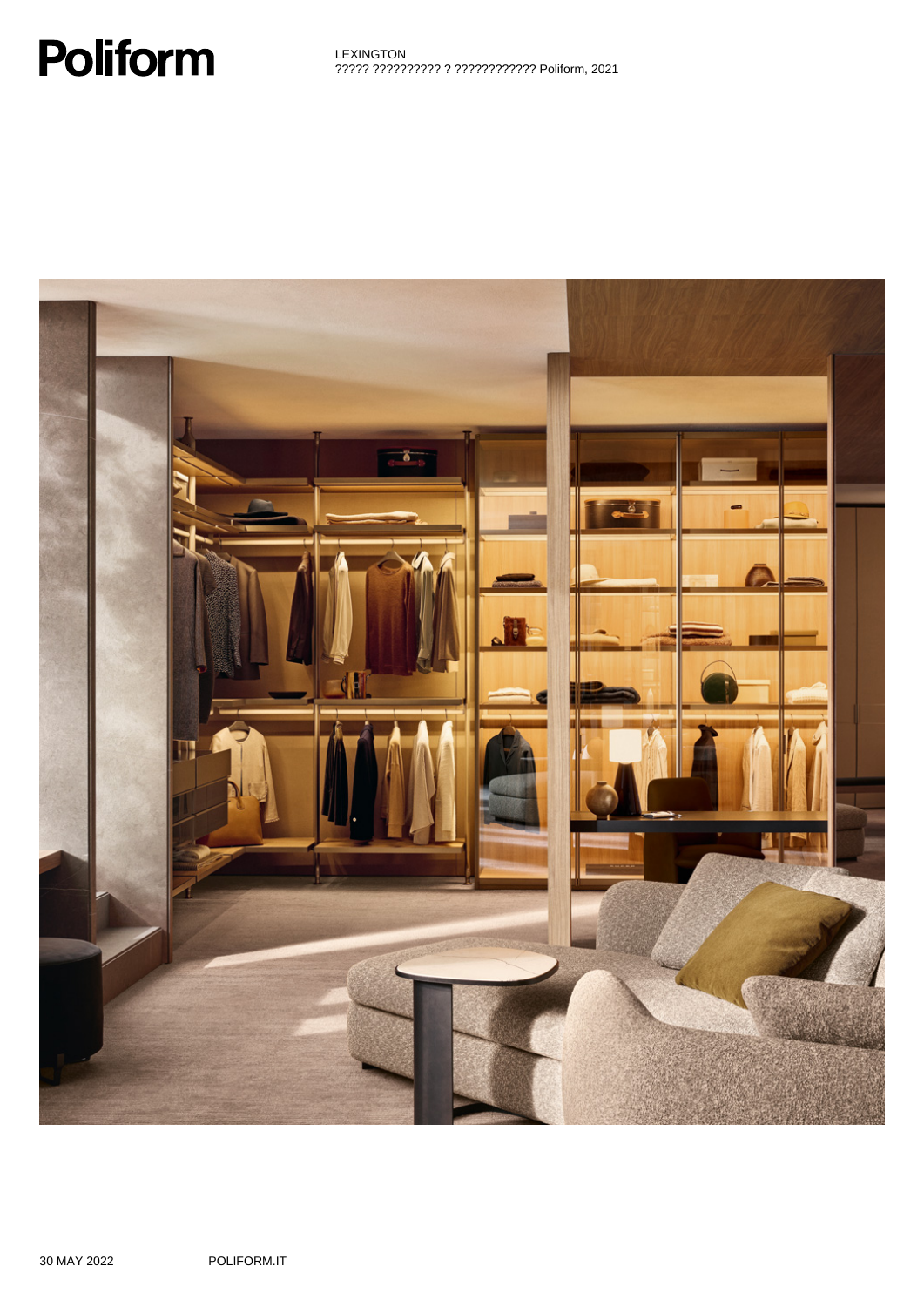

| ????????      |                   |
|---------------|-------------------|
| ?????????     | ???????????       |
| ?????????     | ???????? ???????? |
| ?????         | ????????? ??????  |
| ?????         |                   |
| ????????????? |                   |

### ?????????

### ??????????



### ??????? ?????

#### ??????? ?????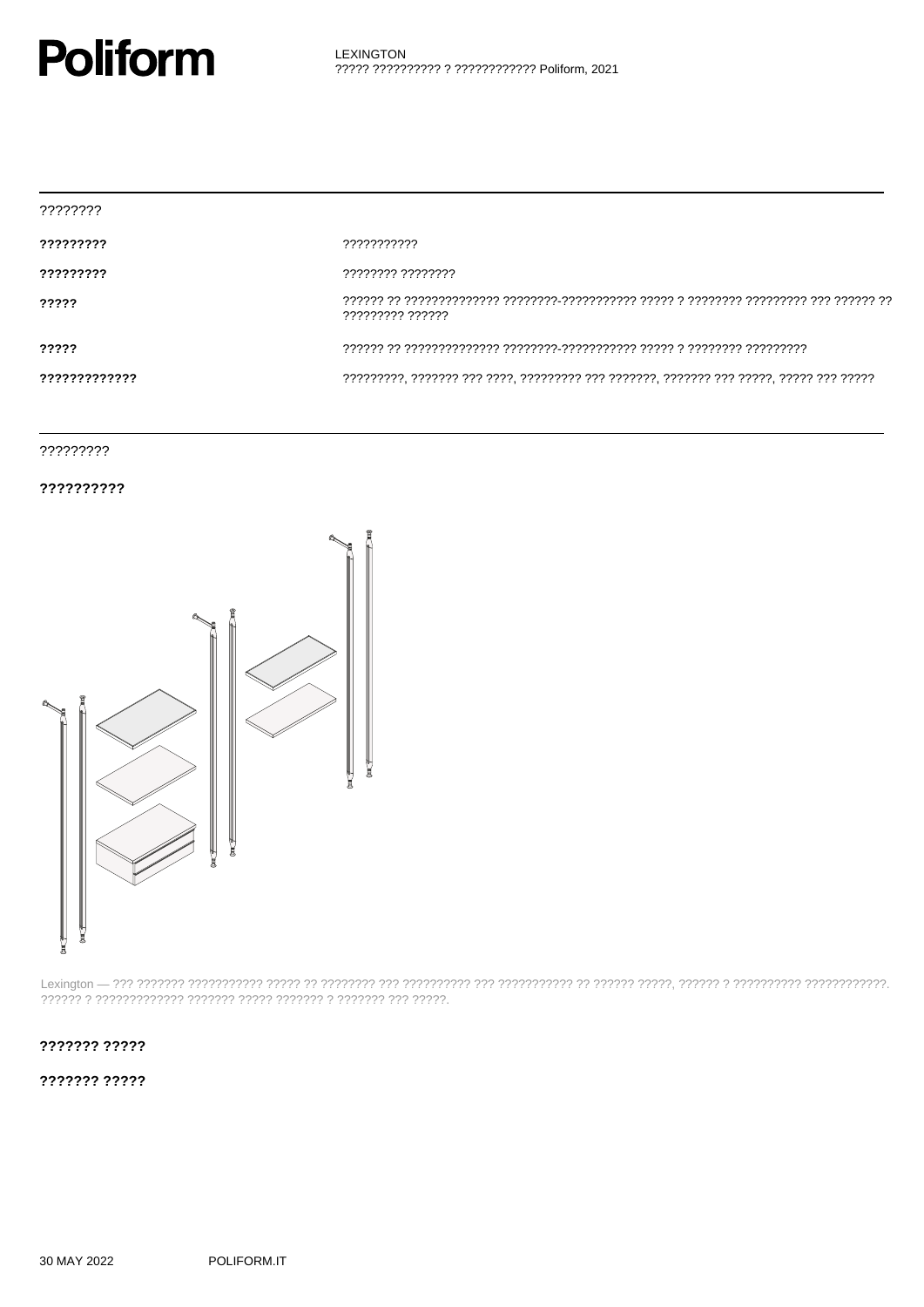### **Poliform**

### ???????????



22222272222222222222222220022.

#### ????????? ? Senzafine